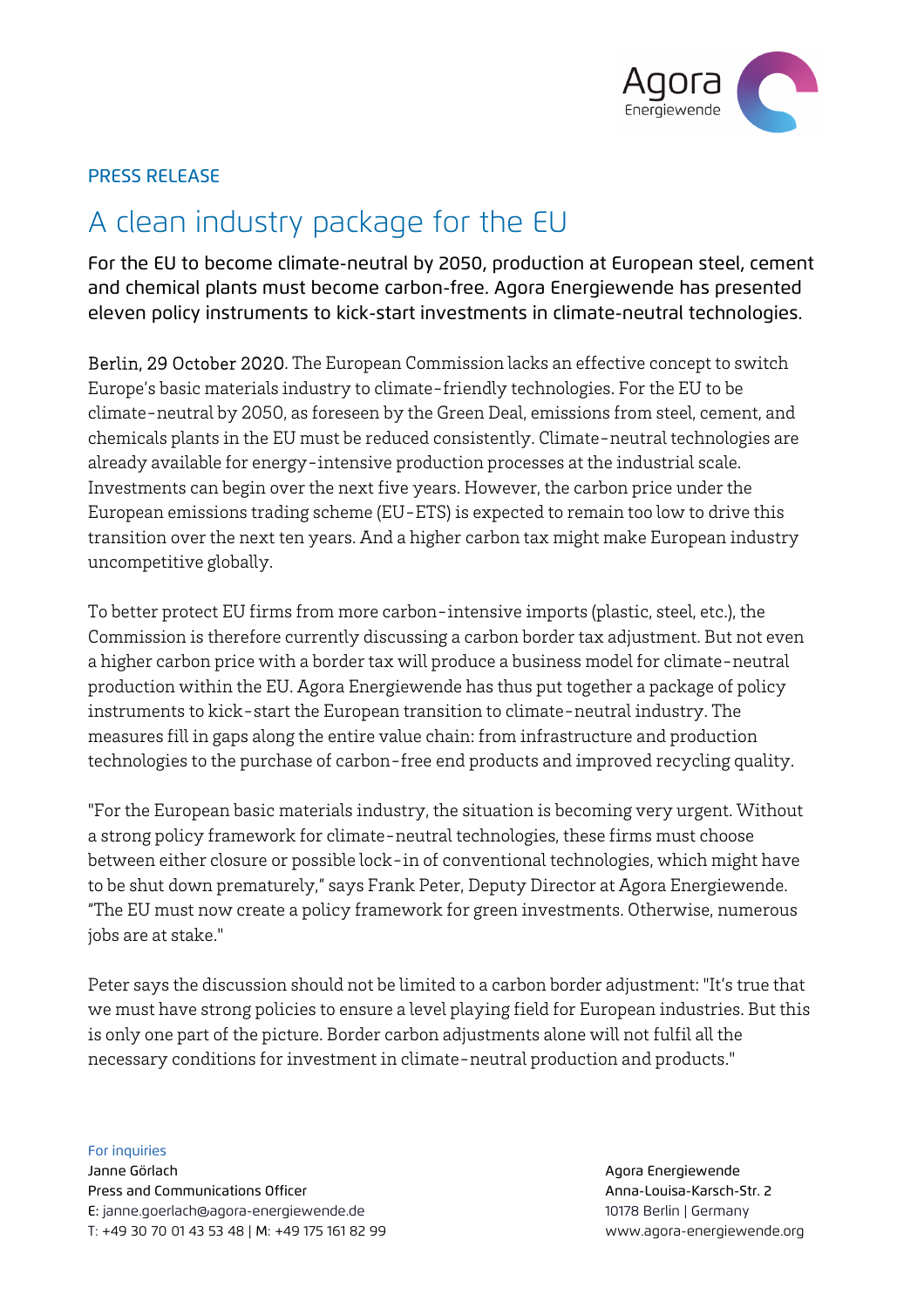

### **From industrial plant to recycling: An overall concept for climate neutrality**

Steel, cement and chemical manufacturers account for some 12 percent of net annual European greenhouse gas emissions. Around half of all European blast furnaces for steel production and chemical steam cracker plants require major modernization by 2030, along with a good third of cement kilns. To ensure climate neutrality, Agora Energiewende proposes the introduction of policy instruments on three levels:

- First, at the production level financial instruments must compensate for the competitive disadvantage of climate-friendly technology compared to conventional alternatives. For example, carbon contracts for difference could give companies investment security and protect them against low or fluctuating carbon prices. Industrial companies would thus receive compensation for the additional cost of climate-friendly technology.
- Second, a clean hydrogen infrastructure is also necessary for climate-neutral industry in addition to affordable renewable electricity. Climate-neutral hydrogen will be a central element in industrial production without coal, natural gas and oil. To launch clean hydrogen production in Europe, the EU should create economic incentives for steel and chemical companies to buy climate-neutral hydrogen.
- And third, Agora Energiewende proposes measures to support for purchases of climate-neutral products, such as green product standards and labels. Public construction projects could then introduce requirements for the use of green steel and climate-neutral cement. Such measures also promote a market for climateneutral products. With higher recycling standards, the EU could also minimise the overall need for new raw materials.

"These policy instruments could be integrated into existing EU legislation. We don't necessarily need a completely new set of EU Directives", says Peter, "In the light of the European Green Deal and the planned increase in European climate targets for 2030, EU climate law will be amended next year anyway. This is a golden opportunity for the EU to tie up the package for the climate-neutral transition of the energy-intensive industry."

The 40-page study entitled "A clean industry package for the EU" presents eleven policy instruments to kick-start the climate-neutral transition of Europe's basic material industries. It is available for free at www.agora-energiewende.org. On November 18, the instruments will be presented at an online event along with a second study on the key technologies and their contribution to emission reductions in European steel, cement and chemical factories.

#### For inquiries

Janne Görlach Agora Energiewende Press and Communications Officer Anna-Louisa-Karsch-Str. 2 E: janne.goerlach@agora-energiewende.de 10178 Berlin | Germany T: +49 30 70 01 43 53 48 | M: +49 175 161 82 99 www.agora-energiewende.org